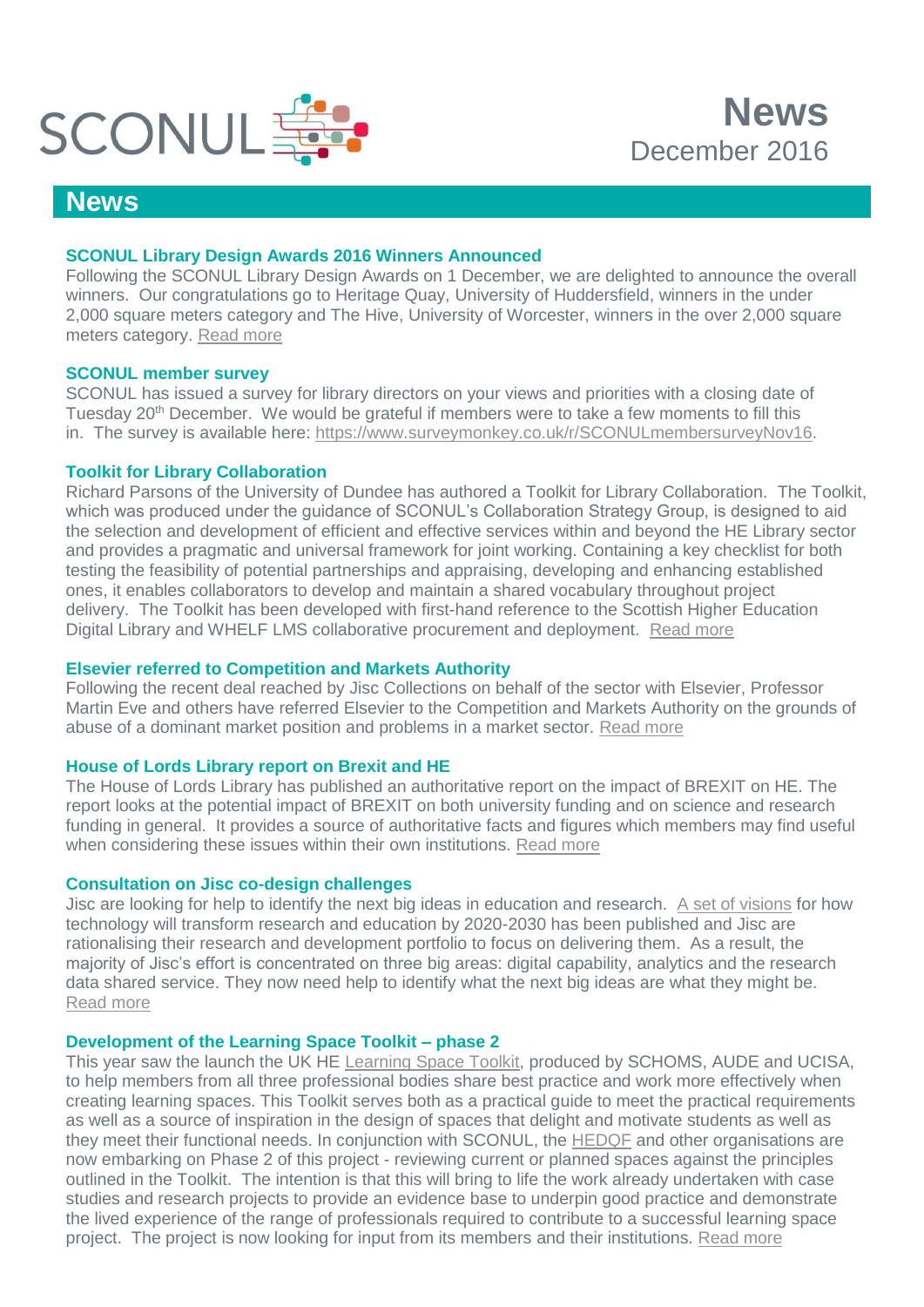#### **Election: Jisc Collections Content Strategy Group**

Following a call for nominations for members of the Jisc Collections Content Strategy Group Kate Price, Associate Director (Collections & Research Support) at King's College London has been elected to represent the Jisc Band 2 constituency. Joanne Dunham, Head of Collections & Information Systems at the University of Leicester; Bernadette Mellody, Library Services Manager (Finance & Acquisitions) at Manchester Metropolitan University; David Peacock, Content and Collections Manager at the University of Hertfordshire and Sarah Thompson, Head of Collections at the University of York, have all been nominated to represent Jisc Band 4 and Institutions from [Jisc Band 4](https://www.jisc-collections.ac.uk/Help-and-information/JISC-Banding/New-JISC-Bands-for-HE-HEIs-listed-by-band-1-10/#b4) are invited to cast their vote for their preferred candidate [here.](https://www.surveymonkey.co.uk/r/KJ8WS7H) The election closes on Friday 13 January 2017.

#### **New learning gain project**

Approximately 27,000 students will be invited to take part in a new longitudinal study, the National Mixed Methodology Learning Gain Project (NMMLGP), which involves 10 English universities. The project forms a key element of HEFCE's wider programme of work on learning gain, which aims to understand how students' knowledge and skills develop during the course of their degree. The NMMLGP will pilot a combination of methodological approaches to measuring learning gain, with the help of undergraduate students at 10 partner institutions: Anglia Ruskin University, Bishop Grosseteste University, the University of Greenwich, the University of Hertfordshire, the University of Hull, the University of Kent, the University of Leicester, the University of Liverpool, the University of St Mark and St John, and the University of Wolverhampton. [Read more](http://www.hefce.ac.uk/news/newsarchive/2016/Name,110708,en.html)

#### **WHELF annual report 2015-16**

WHELF have published their annual report covering the academic year 2015-16. The report highlights the collective work of WHELF along with developments in the WHELF institutions. [Read more](https://spark.adobe.com/page/jz7Eyk4pBoCEl/)

#### **LIBER Journées, exclusively for Library Directors: 17-19 May 2017**

The second LIBER Journees is designed for 20-25 Library Directors who are already in leadership positions in their institutions and who are looking ahead at delivering strategic change as libraries and institutions redefine themselves in an ever changing information and social environment. The event will be led and moderated by the Programme Chair, Prof. Dr. Norbert Lossau, former Director of [Göttingen](https://www.sub.uni-goettingen.de/en/news/)  [State and University Library,](https://www.sub.uni-goettingen.de/en/news/) and now Vice-President of the [University of Göttingen.](http://www.uni-goettingen.de/) Prof. Dr Lossau will be supported by Programme coordinator Dr. Andreas Brandtner, Director of [Mainz University Library,](https://www.ub-eng.uni-mainz.de/) and members of the [LIBER Leadership and Workforce Development Working Group,](http://libereurope.eu/strategy/strategic-direction-2-lead-in-changing-scholarship/wg-leadership-workforce-development/) chaired by John Tuck. Read more

#### **Discover something new at your library, 9 – 14 October 2017**

CILIP has announced plans for the first Libraries Week, a week-long celebration of Britain's much-loved libraries. Libraries will showcase the best they have to offer, encouraging people to discover what libraries can do for them on the week of October 9 to 14 2017. [Read more](http://cilip.org.uk/news/first-libraries-week-take-place-october-2017)

# **Appointments and job opportunities**

If you have moved to a new role or institution or have any senior job opportunities that you would like us to include, please e-mail [SitMui.Ng@sconul.ac.uk.](mailto:SitMui.Ng@sconul.ac.uk)

#### **Appointment: University of Salford**

David Clay has been appointed to the post of University Librarian at the University of Salford.

## **Appointment: Cambridge University**

Dr Jessica Gardner has been elected to the post of University Librarian at Cambridge and will take up the role from mid-April 2017. Jess is currently Director of Library Services at the University of Bristol, and is a member of the RLUK Board with responsibility for championing Special Collections. She was previously Head of Library and Culture Services at Exeter University. Jess started her academic library career at Leeds University where she also studied and took her doctorate in modern literary manuscripts.

#### **Vacancy: Head of Library Services, Queen Mary, University of London**